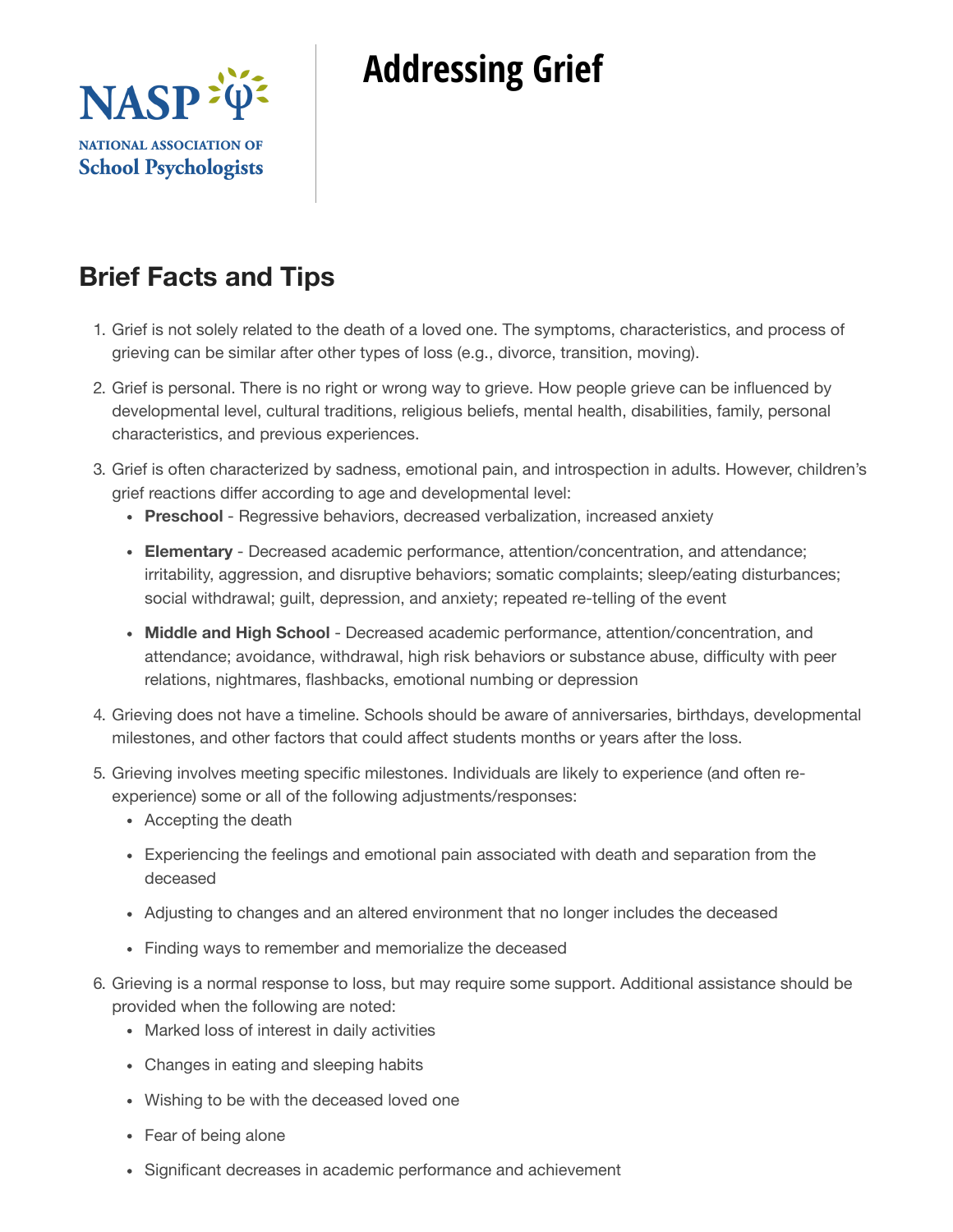- Increased somatic complaint
- Changes in attendance patterns (e.g., chronic absenteeism)
- 7. Things to avoid
	- Euphemisms when referring to the deceased such as "they are sleeping," or "they went away"
	- Minimizing statements such as "it was only your great-grandmother, (or dog, neighbor, etc.)"
	- Predicting a timeframe to complete the grieving process such as, "it has been a month, you should be getting over this," or "the pain will fade soon"
	- Over-identifying, (e.g., "I know how you feel")
	- Too much self-disclosure (e.g., I lost my mom to cancer) as not everyone handles self-disclosure the same way and the focus should remain on the student's grief

8. Things to do

- Maintain routines as normally as possible
- Ask questions to ascertain the youth's understanding of the event and emotional state
- Give the youth permission to grieve
- Provide age and developmentally-appropriate answers
- Connect the bereaved with helping professionals and other trusted mentors and adults
- Encourage students to adopt adaptive coping strategies, particularly ones that will involve interaction with other students (e.g., sports, clubs)
- Educate teachers and families about what is healthy grief and how to support the student

### **References & Resources:**

**The Dougy Center (National Center for Grieving Children & Families)**

**The National Child Traumatic Stress Network**

**American Cancer Society**

**Sesame Street Grief Resources**

**National Alliance for Grieving Children**

#### **Coalition to Support Grieving Students**

© 2015, National Association of School Psychologists, 4340 East West Highway, Suite 402, Bethesda, MD 20814; (301) 657-0270, Fax (301) 657-0275; www.nasponline.org

NASP has made these materials available free of charge to the public in order to promote the ability of *children and youth to cope with traumatic or unsettling times. The materials may be adapted, reproduced, reprinted, or linked to websites without specific permission. However, the integrity of the content must be maintained and NASP must be given proper credit.*